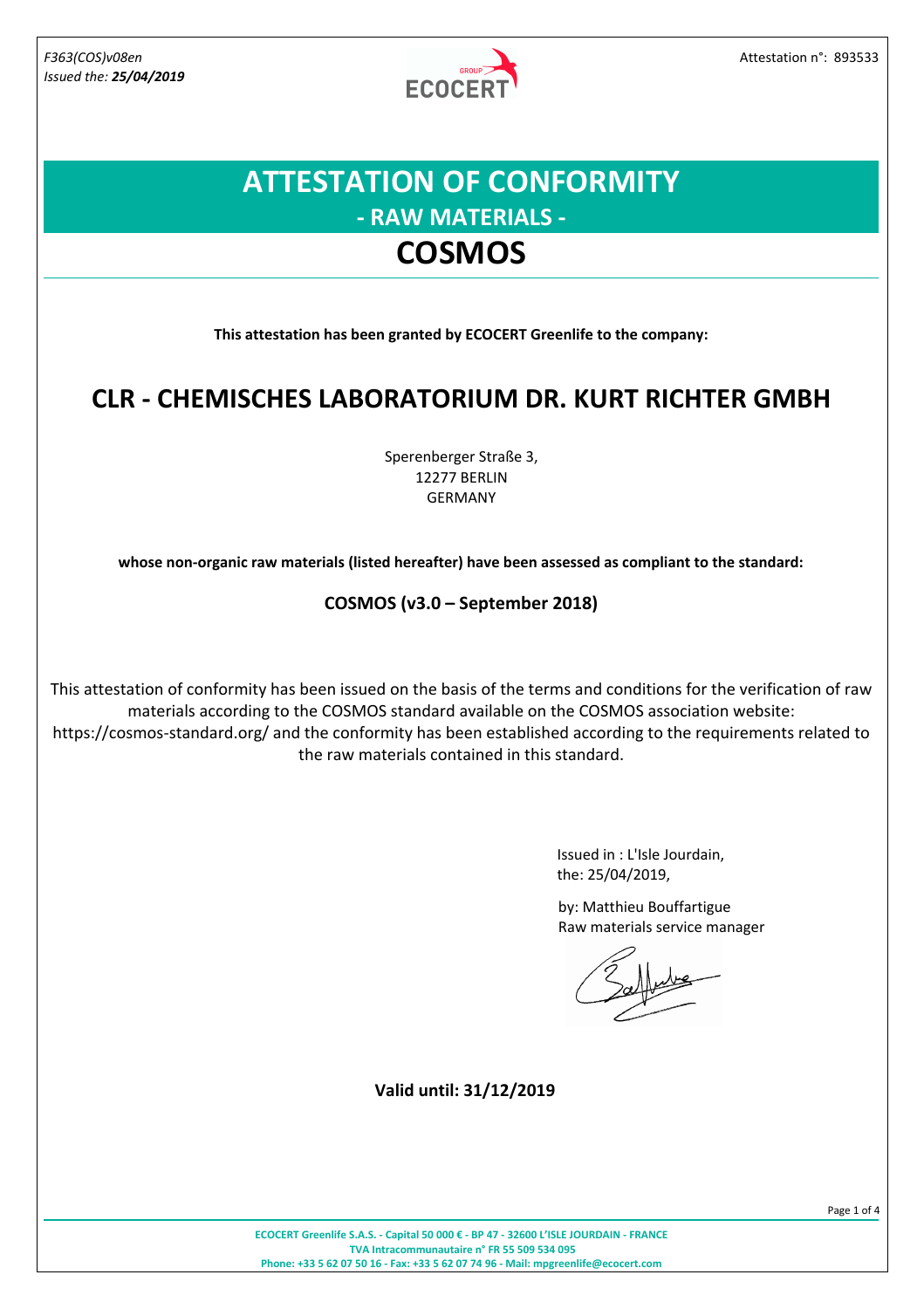

## **ATTESTATION OF CONFORMITY - COSMOS**

### List of the approved raw materials of: **CLR - CHEMISCHES LABORATORIUM DR. KURT RICHTER GMBH**

**PPAI:** Physically Processed Agro-Ingredients **CPAI:** Chemically Processed Agro-Ingredients **NNI:** Non Natural Ingredients (Petrochemical origin)

**PeMo:** Petrochemical Moiety

**CSPO:** Raw material proceeding from certified sustainable palm/palm kernel oil

The asterisk \* is used to identify the commercial name of the raw materials concerned by the appendices II and/or V of the Cosmos-standard.

Unless an exception, the following references are published on the ECOCERT raw materials online database for approved raw materials available at the following link: http://ap.ecocert.com/ecoproduits.

| <b>Commercial name / INCI / Function</b>                                                                                                                                                  | <b>%PPAI</b> | $%$ CPAI |          | %NNI  %PeMo | <b>Restriction</b> | <b>Approved</b><br>since |
|-------------------------------------------------------------------------------------------------------------------------------------------------------------------------------------------|--------------|----------|----------|-------------|--------------------|--------------------------|
| <b>AnnonaSense CLR</b><br>(Proposed) Annona Cherimola Fruit Extract (and) Sodium<br>Citrate (and) Citric Acid (and) Phenylpropanol (and)<br>Sodium Dehydroacetate<br>Active for cosmetics | 29,83        | 2,1      | 0,3      | $\Omega$    |                    | 25/04/2019               |
| <b>Arnica Oil CLR</b><br>Glycine Soja (Soybean) Oil (and) Arnica Montana Flower<br><b>Extract (and) Tocopherol</b><br>Active for cosmetics                                                | 100          | $\Omega$ | $\Omega$ | $\Omega$    |                    | 01/01/2019               |
| Calendula Oil CLR<br>Glycine Soja (Soybean) Oil (and) Calendula Officinalis<br>Flower Extract (and) Tocopherol<br>Active for cosmetics                                                    | 100          | $\Omega$ | 0        | $\Omega$    |                    | 01/01/2019               |
| Carrot Oil CLR*<br>Glycine Soja (Soybean) Oil (and) Daucus Carota Sativa<br>(Carrot) (and) Root Extract (and) Beta-Carotene (and)<br>Tocopherol<br>Cosmetic Active Ingredient             | 100          | $\Omega$ | 0        | $\Omega$    |                    | 01/01/2019               |

#### **Valid until: 31/12/2019**

WARNING: The sole purpose of the present attestation is to allow the raw material(s) to be used in finished products to be certified as compliant to the standard specified in the first page. In no event this attestation should constitute proof of the actual certification of the conformity of the raw material(s) to this standard. In that context, the raw material(s) listed in this attestation must not be qualified and / or marketed as «organic» raw material(s) certified in accordance with the abovementioned standard. The approval of the raw material (s) listed in the present attestation is personally addressed to the above-mentioned beneficiary. It is the beneficiary's liability to ensure that its own customers are aware of the requirements and prohibitions defined in the terms and conditions and governing any reference to and use of the approval of the raw material(s) and that they abide by it.

Page 2 of 4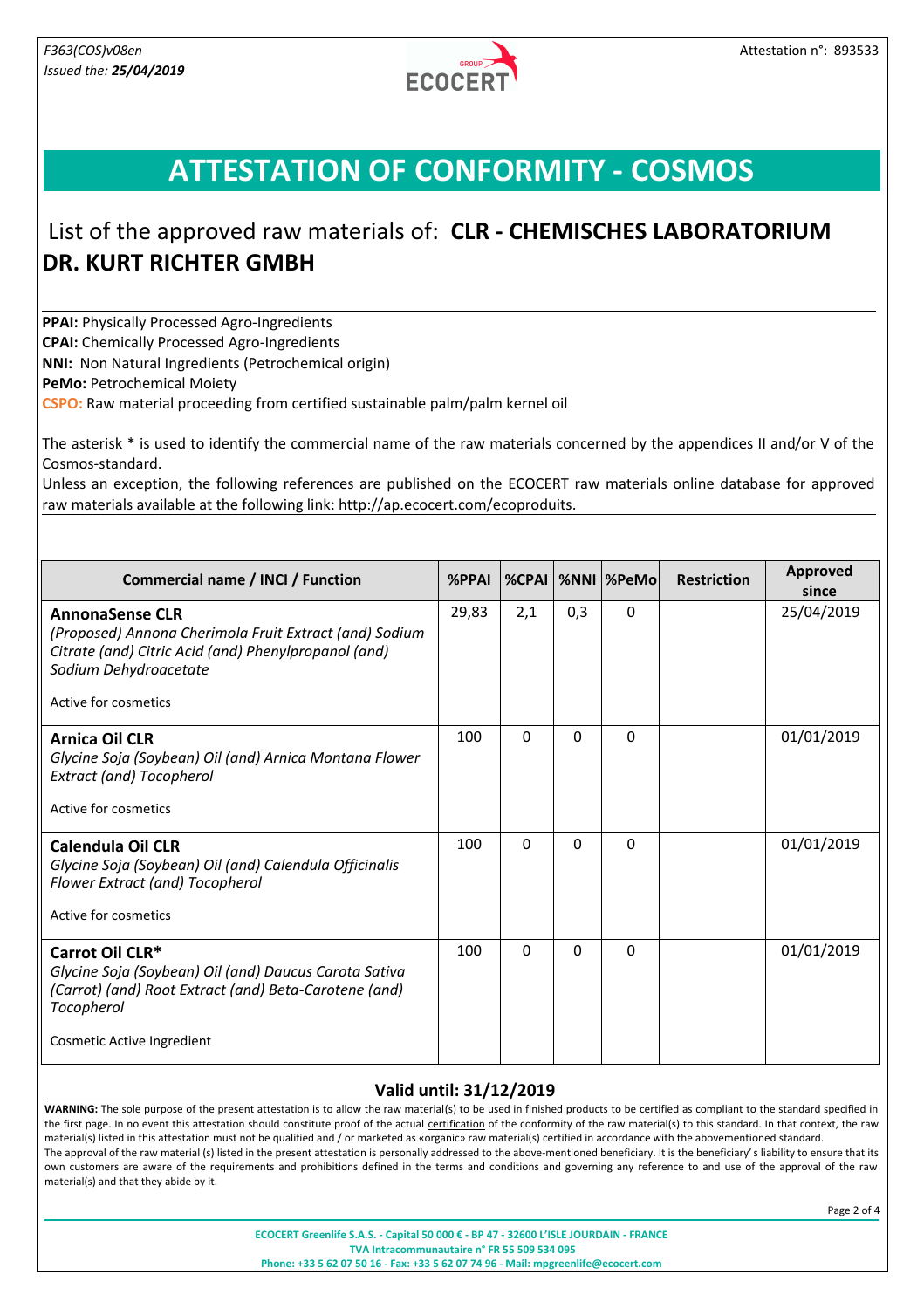

# **ATTESTATION OF CONFORMITY - COSMOS**

### List of the approved raw materials of: **CLR - CHEMISCHES LABORATORIUM DR. KURT RICHTER GMBH**

| <b>Commercial name / INCI / Function</b>                                                                                                                             | %PPAI       | %CPAI          |          | %NNI  %PeMo  | <b>Restriction</b> | <b>Approved</b><br>since |
|----------------------------------------------------------------------------------------------------------------------------------------------------------------------|-------------|----------------|----------|--------------|--------------------|--------------------------|
| <b>JuvenEye CLR</b><br>Hieracium Pilosella (Hawkweed) Extract (and) Bellis<br>Perennis (Daisy) Flower Extract                                                        | 28,5        | 2,2            | 0,6      | $\mathbf 0$  |                    | 01/01/2019               |
| Active for cosmetics                                                                                                                                                 |             |                |          |              |                    |                          |
| <b>MPC - Milk Peptide Complex</b><br><b>Whey Protein</b>                                                                                                             | $\mathbf 0$ | 88,5           | $\Omega$ | $\mathbf 0$  |                    | 01/01/2019               |
| Active for cosmetics                                                                                                                                                 |             |                |          |              |                    |                          |
| <b>MultiMoist CLR</b><br>Fructooligosaccharides (and) Beta Vulgaris (Beet) Root<br>Extract (and) Water                                                               | 30          | 49             | $\Omega$ | $\mathbf 0$  |                    | 01/01/2019               |
| Active for cosmetics                                                                                                                                                 |             |                |          |              |                    |                          |
| <b>PhytoDefense CLR</b><br>Glycine Soja (Soybean) Oil (and) Dicaprylyl Ether (and)<br>Magnolia Grandiflora Bark Extract (and) Lauryl Alcohol<br>Active for cosmetics | 98          | $\overline{2}$ | $\Omega$ | $\mathbf{0}$ |                    | 01/01/2019               |
| <b>ProRenew Complex CLR NP</b><br>Lactococcus Ferment Lysate<br>Active for cosmetics                                                                                 | $\mathbf 0$ | 100            | $\Omega$ | $\mathbf 0$  |                    | 01/01/2019               |
| <b>ProRenew Complex CLR</b><br>Lactococcus Ferment Lysate                                                                                                            | $\mathbf 0$ | 99,32          | 0,3      | $\mathbf 0$  |                    | 01/01/2019               |
| Active for cosmetics                                                                                                                                                 |             |                |          |              |                    |                          |
| <b>SyriCalm CLR (PC)</b><br>Water (and) Phragmites Communis Extract (and) Poria<br>Cocos Extract                                                                     | 18,76       | 1,7            | 0,5      | $\mathbf 0$  |                    | 01/01/2019               |
| Active for cosmetics                                                                                                                                                 |             |                |          |              |                    |                          |

#### **Valid until: 31/12/2019**

WARNING: The sole purpose of the present attestation is to allow the raw material(s) to be used in finished products to be certified as compliant to the standard specified in the first page. In no event this attestation should constitute proof of the actual certification of the conformity of the raw material(s) to this standard. In that context, the raw material(s) listed in this attestation must not be qualified and / or marketed as «organic» raw material(s) certified in accordance with the abovementioned standard. The approval of the raw material (s) listed in the present attestation is personally addressed to the above-mentioned beneficiary. It is the beneficiary's liability to ensure that its own customers are aware of the requirements and prohibitions defined in the terms and conditions and governing any reference to and use of the approval of the raw material(s) and that they abide by it.

Page 3 of 4